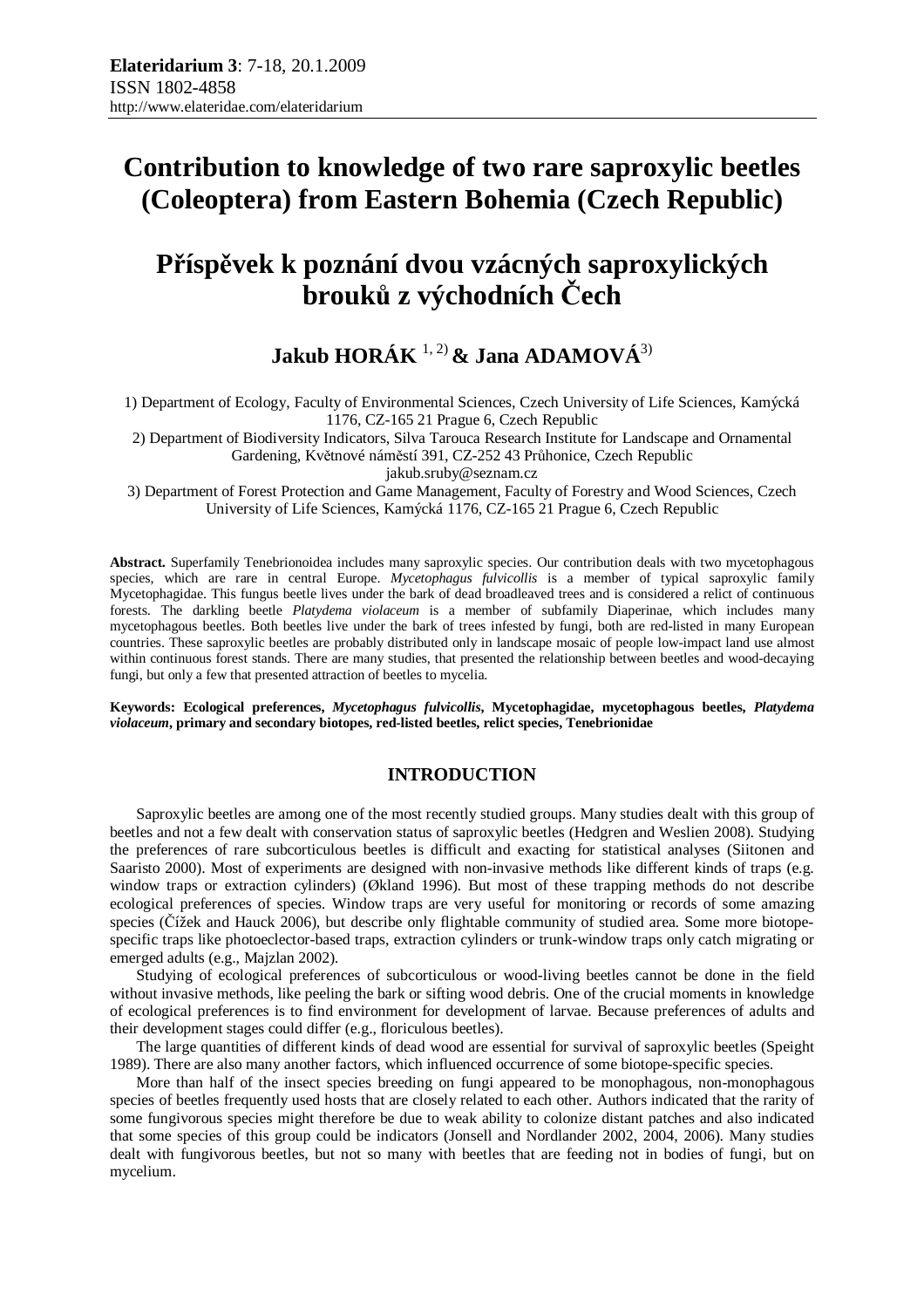Johansson et al. (2006) told that sporocarps of polypores are known to emit volatiles attracting fungivorous beetles, but it is unknown whether some beetles are also attracted to odours from the mycelia. Some species did discriminate between volatiles emitted by different polypore species and also between volatiles emitted by the sporocarps and mycelia from the same species. Only *Dryocoetes autographus* (Ratzeburg, 1837) was attracted to *Fomitopsis rosea* (Alb. & Schwein.) P. Karst. mycelium.

The superfamily Tenebrionoidea include 30 families (Lawrence and Newton 1995), about 20 are represented in central Europe (Hůrka 2005). Family Mycetophagidae is in central Europe represented by 17 species, most of them are mycetophagous feeding on fruiting bodies of tree fungi or mycelia under the bark. In Czech Republic six species are red-listed (Jelínek 2005). Almost saproxylic subfamily Diaperinae includes in central Europe 26 species, two species in genus *Platydema* Laporte de Castelnau & Brullé, 1831, both red-listed (Novák 2005) and distributed in Czech Republic (Novák 2007). Both are feeding on mycelia of wood-decaying fungi.

# **METHODS**

#### **Sampling method**

We use invasive methods for this study, so we try to minimize negative intervention to biotopes. Sample strip was on random place of stem (max to 2,5 m height) approximately  $0,1 \text{ m}^2$ . We recorded presence and number of species (adults and larvae) if they were recognizable, recorded the parameters of wood (diameter at breast height, height of snag, bark thickness, orientation, sun exposure, substrate moisture, stage of bark peeling, bast color, mycelium stage of Basidiomycetes, species and number of fruiting bodies of presented fungi, presence of other beetles and indicating invertebrates), and some parameters of stand (e.g., water character, stand structure).

#### **Study area**

Our research was based on random searching of interesting biotopes for rare species (main part of our research was based on sampling of associated saproxylics within genus *Cucujus* Fabricius, 1775) in eastern Polabí lowland (Pardubice Region: Czech Republic). Most of these investigated biotopes were fragments of nonintensive land use area.

#### **Study species**

*Platydema violaceum* (Fabricius, 1790) (Coleoptera: Tenebrionidae: Diaperinae) is distributed in whole central Europe. Its occurrence is in scattered distribution pattern (Novák 2007). The first faunistic record from Bohemia was from Obříství u Mělníka (Picka 1978). To 1980's was probably distributed only in the warmest parts of Polabí (Elbe river env.). Recently is this thermophilic beetle probably in temporal expansion considering of some natural factors. Mapping of occurrence of this beetle in Czech Republic takes place with another species on BioLib (www.biolib.cz) (Horák 2008). This obligate mycophagous and saproxylic darkling beetle occurs under the bark of withered and dead broadleaf trees infested by fungi, mainly in beech and oak, and partly in birch, limes and elders (Roubal 1936, Hůrka 2005).

*Mycetophagus fulvicollis* Fabricius, 1792 (Coleoptera: Mycetophagidae: Mycetophaginae) is distributed in whole central Europe (Průdek 2005). Whole fungus beetles (Mycetophagidae) are recently represented in Czech Republic by 15 species. This rare obligate mycetophagous and saproxylic beetle is indicated as stenotopic relict of undisturbed forest habitats (Průdek 1996). Vogt (1967) observed this species from rotten wood attacked by fungi more than from fruiting bodies. Schlaghamerský (2000) described this species as typical forest species and partly zoophagous.

Notes of occurence of these beetles in Eastern Bohemia are in Mertlik (2007) and Mikát (2007).

#### **Grid mapping**

Quadrinumber code of localities was established on the standard grid map (Novák 1989), which is identical with the Central European grid system. The grid cells (g.c.) are 10 minutes of eastern longitude by 6 minutes of northern latitude, which corresponds with an area of 11,1 x 12,0 km.

## **RESULTS**

#### *Platydema violaceum*

We observed the darkling beetle *P. violaceum* in two localities. The first locality was Radhošť, near bridge over river Loučná (g.c. 6062) on October 25, 2006. We found five gregarious adults under the bark of standing dead poplar hybrid (*Populus* x*canadensis*) infested by bracket fungi *Phellinus populicola* Niemelä, 1975. We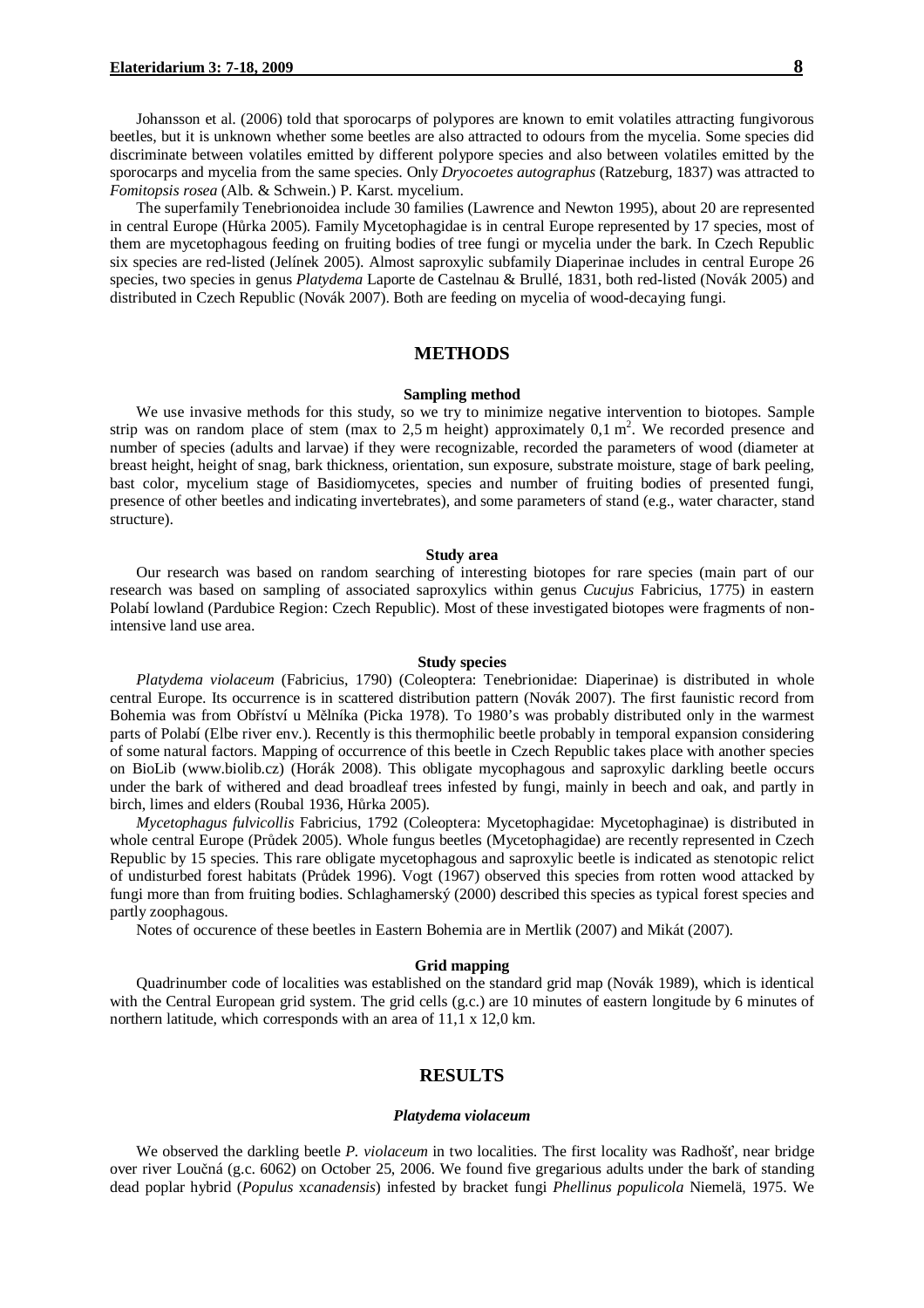recorded one imago of *Cucujus cinnaberinus* (Scopoli, 1763) and some adults of *Phosphuga atrata* (Linnaeus, 1758) with *P. violaceum* in sample strip. Parameters of dead wood were: the diameter at breast height was 82,8 cm – high dimension dead wood; beetles were 1 m above ground; bark thickness was 2,8 cm; height of tree was approximately 12 m; the distance from river was 0,5 m; northern exposition of sample strip; structure of stand was in line; high gradient of sun exposure; we found more than 11 fruiting bodies of mentioned fungus; bark peeling was good; underbark substrate stage was relatively wet; colour of bast was brown black; mycelium was living and fructified; enough dead branches and more than 11 limbs  $(>1m)$ ; bark coverage was 60%.

Next locality was in Uhersko, in former pheasantry (g.c. 6062) also on October 25, 2006. We found one adult under the bark of poplar hybrid snag infested by bracket fungi *Phellinus populicola*. We recorded eight larvae of *C. cinnaberinus* and five larvae of genus *Pyrochroa* Geoffroy. Parameters of dead wood were: diameter at breast height was 47,8 cm; Beetle was 1,2 m above ground; bark thickness of sample strip was 0,20 cm; height of snag was 3 m; distance from stream was 50 m; southern exposition of sample strip; structure of stand was in group; medium gradient of sun exposure; we found 1 dead fruiting body of mentioned fungi; good stage of bark peeling; underbark substrate stage was dry; bast colour was brown black; we found no mycelium; bark coverage was 50%.

#### *Mycetophagus fulvicollis*

We found *M. fulvicollis* only on one locality in Sruby, near swamps of Sruby (g.c. 6063) on August 27, 2008 and second observation was on September 11, 2008. Tens of adults and one larva of Mycetophagidae were under the bark and in woody debris of birch snag infested by mycelium of *Fomes fomentarius* (L. ex. Fr.) Kickx. We also recorded one dead adult of fungus beetle *Litargus connexus* (Foucroy, 1785) and many larvae of Dermestidae. Parameters of dead wood were: 18,3 cm diameter at breast height; beetles and larvae were approximately 1,3 m above ground on the top of snag; bark thickness was 0,3 cm; height of snag was 1,4 m; distance from swamp was 150 m; sample strip was around whole snag circuit; group structure of stand and medium gradient of sun exposure; no fruiting body of fungi; good stage of bark peeling; underbark substrate stage was dry and bast was totally crumble; bark coverage was 90%.

# **DISCUSSION**

#### *Platydema violaceum*

We found *P. violaceum* in typical secondary biotope – under the bark of poplar hybrid (in middle stage of decay) from 1960's. One was in riparian stand probably with no continuity of tree stand to the past. These line stands were planted as erosion control measures and expeditious source of timber. The second stand was typical ligniculture (silviculture with short rotation period), which were frequently planted in Czech Republic. These lignicultures are almost in open canopy, high gradient of sun-exposure, and had to be expeditious source of timber in future.

Quite interesting is record from hybrid poplars. We found no development stages, gregarious adults were probably ready to overwinter. Dry environment and no mycelium in the second record are illustrative. In the first record was interesting gregarious concentration of adults. Crawson and Elis (1968) described this behaviour in adults and larvae of *Dendrophagus crenatus* (Paykull, 1799). Beetles of *P. violaceum* were concentrated near fruiting body of bracket fungi and medium wet environment, which not corresponded with typical overwintering strategy. *P. populicola* is a bracket fungus, which is parasite of poplars. This fungus infested trees through lesion after breaked limbs or buttress damage, this fungus caused white type of rot (Černý 1989).

The record is probably the easternmost in Bohemia. The first mentioned tree was cut down and removed from locality in winter 2006. The snag from the second locality was near protected area Bažantnice v Uhersku and lost the bark. *P. violaceum* was not found again till this time.

Both records were situated into close-to-nature area of meandered river Loučná and its floodplain. This area is one of the most maintained environment areas in Eastern Bohemia. Landscape is mosaic of people low-impact land use, continuous forest stands, meandred river, swamps and pastures. In this area there are distributed many redlisted species – strong population of *C. cinnaberinus*, another beetles are *Cetonischema aeruginosa* (Drury, 1770)*, Oxythyrea funesta* (Poda, 1761)*, Osmoderma barnabita* Motschulsky, 1845, *Trichius fasciatus* (Linnaeus, 1758), *Tropinota hirta* (Poda, 1761), *Agrilus ater* (Linnaeus, 1767)*, A. suvorovi populneus* (Schaefer, 1946), *Cicindela campestris* Linnaeus, 1758, *Carabus scheidleri* Panzer, 1799, *Ampedus nigerrimus* (Lacordaire, 1835), *Endomychus coccineus* (Linnaeus, 1758), *Acalles fallax* (Boheman, 1844), *Onyxacalles pyrenaeus*  (Boheman, 1844)

*Ruteria hypocrita* (Boheman, 1837); and also vertebrates (birds – *Columba oenas*, *Pernis apivorus*, *Riparia riparia*, mammals – *Lutra lutra*, *Pipistrellus pipistrellus*, fishes – *Lapetra planeri*, reptiles – *Lacerta agilis* or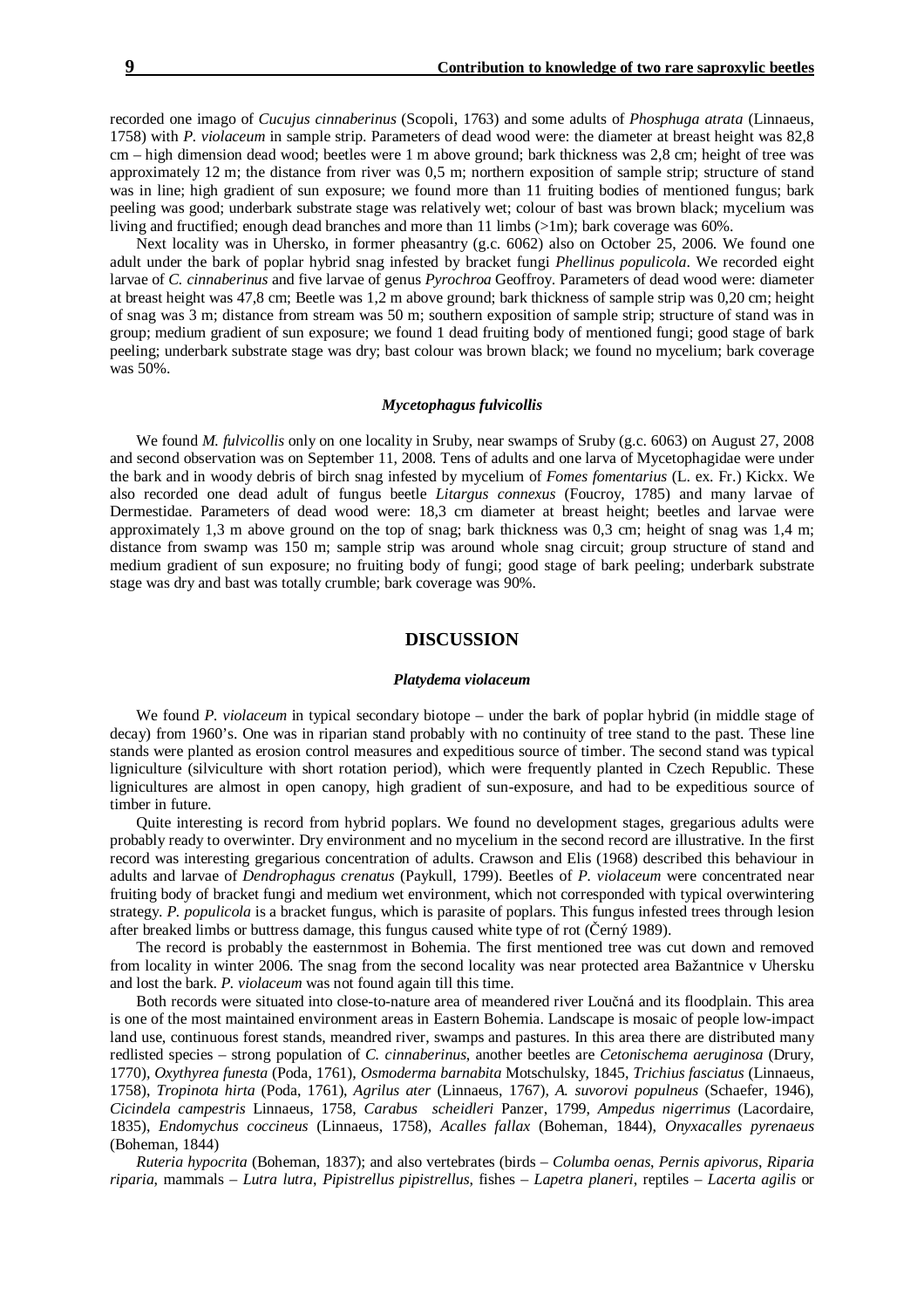amphibians – *Bombina bombina* etc.) and vascular plants (e.g. *Arum maculatum, Centaurium pulchellum*, *Thalictrum lucidum*) (Lemberk 2008a, Pelikán 2008, Šafářová 2008, Jar. Jelínek and M. Mikát, pers. comm. and our pers. observ.).

This area is now jeopardized by construction of highway and flood control precautions.

#### *Mycetophagus fulvicollis*

This beetle occurs in birch dominated stand mixed with aspens and old branched oaks. This stand is probably continuous forest stand more before than second half of  $18<sup>th</sup>$  century. This was based on old Josef's maps of Bohemia from 1764-1768 and validate by František's maps from 1819-1858 and verify in the field with presented and dominated autochthonous tree species (sensu Boukal 2008). This stand was probably sometimes disturbed, e.g. by construction of railway and occasional fires, but never was deforested. This remnant is near great complex of east bohemian forests and is connected with swamp, wet meadows (former pastures). This area was probably pasture ground, the swamp grows from pond that dissolved after construction of railway. Whole area is now island inside AgroEnvi landscape and intensive managed forests. Many redlisted species are also distributed in this area – butterflies *Phengaris teleius* (Bergsträsser, 1779), *P. nausithous* (Bergsträsser, 1779), *Argynnis adippe* (Denis & Schiffermüller, 1775); beetles *Cassida murraea* Linnaeus, 1767, *Coraebus elatus* (Fabricius, 1787), *Oxythyrea funesta* (Poda, 1761); vertebrates (reptiles – *Lacerta vivipara*, amphibians – *Hyla arborea, Bombina bombina* etc.) and vascular plants (e.g. *Iris sibirica, Gentiana pneumonanthe* (today is extinct)*, Thalictrum lucidum, Epipactis palustris, Orchis morio, Carex davalliana, Laserpitium pruthenicum, Silaum silaus*) (Horák et al. 2008, Lemberk 2008b, L. Bureš and L. Šafářová pers. comm. and our pers. observ.).

This locality is jeopardized by construction of highway branch.

We found many adults and larvae in dead birch snag. Under the bark, there were dry environment and woody debris, in the rest of the wood were many small holes from galleries of another insect. Near snag lies rest of tree and on this log were three dying bodies of *F. fomentarius*. Under the bark of this log was wet environment and *M. fulvicollis* absented. We found only two larvae of elaterids (Elaterinae) and earthworms. *F. fomentarius* is a bracket fungus, which is saproparasite of many tree species (mostly beeches, birches and poplars). This fungus infested trees through lesion after breaked limbs or buttress damage, and caused also white type of rot (Černý 1989). Fruiting bodies of *F. fomentarius* are biotopes for threatened beetle species (e.g., Hågvar 1999).

### **CONCLUSIONS**

Both these species are charismatic invertebrate candidates as an umbrella species for the protection of natural habitats with large quantities of dead wood and it's neighbouring. Both are vulnerable in Czech Republic (Jelínek 2005, Novák 2005) and redlisted in many other countries or Europe (Jäch 1994, Geiser 1998, Rassi et al. 2001, Gärdenfors 2005).

*P. violaceum* occurs most in floodplain forests in warmer areas and its neighbours. We found *P. violaceum* in non-continuous tree stands in floodplain biotope with quantities of dead wood within landscape of people lowimpact land use. There are only a few undisturbed forests in floodplains in central Europe. The floodplain of river Loučná is relatively fair area, but with large areas of poplar hybrid solitaires, alleys and stands. Many native tree species are still presented here. *M. fulvicollis* is indicated as relict of undisturbed forest habitats. We found *M. fulvicollis* in continuous open canopy forest stand, exactly remnant of former pasture woodland, sometimes probably disturbed (e.g. by fire). Interesting was high abundance of adults in relatively low diameter snag. Whole localities are nowadays jeopardize by construction of highways and flood control precautions.

# **ACKNOWLEDGEMENTS**

We like to thank V. Kubáň for literature and determination of Buprestidae, T. Rybárik for comments, J. Pelikán for determination of Chrysomelidae, A. A. Zaitsev for determination of larvae, Jar. Jelínek and M. Mikát for some beetle observations, L. Bureš and L. Šafářová for data of some vascular plants, V. Lemberk for data of some vertebrates, M. Boukal for assistance in terrain, K. Chobot for literature and O. Zicha helped with interactive mapping.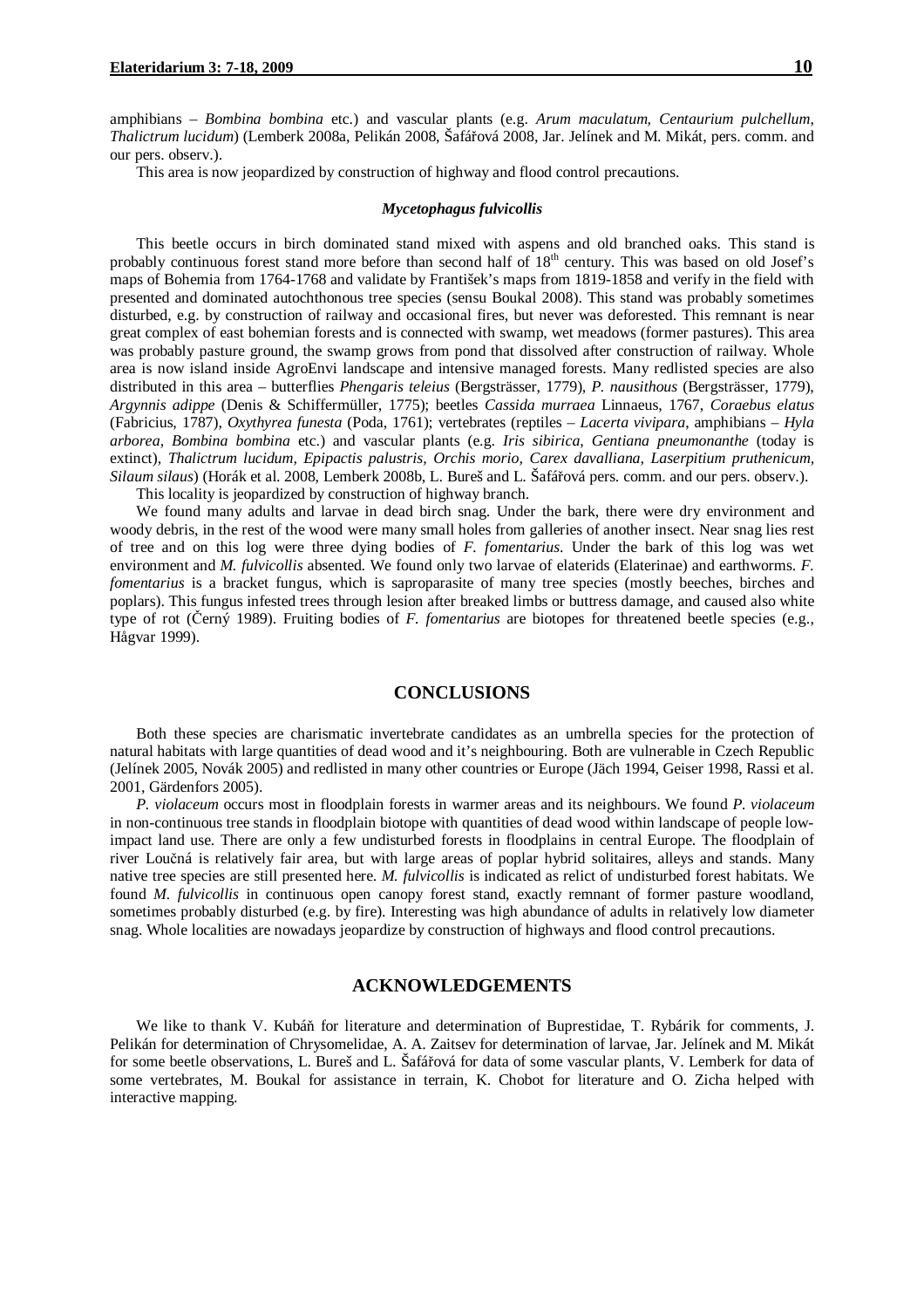### **SOUHRN**

*Platydema violaceum* a *Mycetophagus fulvicollis* jsou nápadní a dobře poznatelní brouci, kteří by mohli patřit mezi deštníkové druhy pro ochranu přírodě blízkých stanovišť s množstvím mrtvého dřeva. Oba druhy jsou uvedeny v červeném seznamu ČR jako ohrožené, a jsou také na červených seznamech většiny Evropských zemí. Kromě toho byla na stanovištích a v jejich nejbližším okolí zaznamenána vysoká druhová pestrost dalších ohrožených druhů organismů.

*P. violaceum* se vyskytuje většinou v lužních lesích teplejších oblastí a v jejich nejbližším okolí. My jsme nalezli tento druh v nekontinuálních porostech na lužních stanovištích s množstvím mrtvého dřeva v lokalitách, které jsou součástí území, ve kterém se zachovala místa šetrně obhospodařovaná. Ve střední Evropě jsou již jen zbytky málo narušených lužních stanovišť. Okolí řeky Loučné se vyznačuje relativní zachovalostí krajinného rázu a druhovou bohatostí fauny a flóry. Vyskytují se zde i četné výsadby hybridních topolů, které jsou zdrojem velkého množství mrtvého dřeva. Stále se zde vyskytuje řada původních druhů dřevin.

*M. fulvicollis* je uváděn jako relikt málo narušených lesních stanovišť. My jsme tento druh nalezli v kontinuálním zbytku remízovitého charakteru. S velkou pravděpodobností jde o zbytek porostu, který byl dříve pasen dobytkem a místy vypálen požárem z blízké železnice. Zajímavá byla početnost dospělců v poměrně malém březovém pahýlu.

Studované lokality jsou v současné době vážně ohroženy stavbou rychlostní silnice a jejich přivaděčů, a také protipovodňovými opatřeními. Zřejmě nevyhnutelný je v budoucnu zánik velmi cenných přírodních lokalit.

# **REFERENCES**

- BOUKAL M. 2008: Fragmentace krajiny a druhy indikující kontinuitu [Fragmentation of the landscape and continuity indicating species], pp. 4-8. In: Horák J. (ed.) Brouci vázaní na dřeviny [Beetles associated with trees]. Pardubický kraj & ČLS, Pardubice.
- CRAWSON R. A. & ELIS I. 1968: Observations on *Dendrophagus crenatus* (Paykull) (Cucujidae) and some comparisons with piestine Staphylinidae (Coleoptera). *The Entomologist's Monthly Magazine*, 104:161-169.
- ČERNÝ A. 1989: Parazitické dřevokazné houby [Parasitic wood-decaying fungi]. SZN, Praha.
- ČÍŽEK L. & HAUCK D. 2006: Relict ocurence of *Mycetochara obscurta* (Coleoptera: Tenebrionidae) in southern Bohemia. *Klapalekiana*, 42: 213-215.
- GÄRDENFORS U. 2005: Rödlistade arter i Sverige 2005 The 2005 Red List of Swedish species. ArtDatbanken, SLU, Uppsala. Available from: http:// www.artdata.slu.se (Accessed on 8/27/2007).
- GEISER R. 1998: Rote Liste der Käfer (Coleoptera) [Red list of beetles]. pp. 168-230. In: Binot M., Bless R., Boye P., Gruttke H., Pretscher P. (eds.) Rote liste gefährdeter Tiere Deutschlands [Red list of threatened animals of Germany]. Schriftenreihe für Landschaftspflege und Naturschutz, 55.
- HÅGVAR S. 1999: Saproxylic beetles visiting living sporocarps of *Fomitopsis pinicola* and *Fomes fomentarius*. *Norwegian Journal of Entomology*, 46: 25-32.
- HEDGREN O. & WESLIEN J. 2008: Detecting rare species with random or subjective sampling: a case study of red-listed saproxylic beetles in boreal Sweden. *Conservation Biology*, 22: 212-215.
- HORÁK J. 2008: Mapa rozšíření *Platydema violaceum* v ČR [Map of occurence of *Platydema violaceum* in ČR]. In: Zicha O. (ed.) BioLib. <http://www.biolib.cz/cz/taxonmap/id134/>.
- HORÁK J., ZÁMEČNÍK J. & HULA V. 2008: Nové nálezy modrásků z rodu *Phengaris* (syn. *Maculinea*) (Lepidoptera: Lycaenidae) v Pardubickém kraji (Česká republika) s poznámkami k péči o jejich stanoviště [New data of occurrence of the Blues of genus *Phengaris* (syn. *Maculinea*) (Lepidoptera: Lycaenidae) in the Pardubice region (Czech Republic) with notes to implications for management]. *Východočeský sborník přírodovědný – Práce a studie*, 15: 265-279.
- HŮRKA K. 2005: Brouci České a Slovenské republiky [Beetles of the Czech and Slovak Republics]. Nakladatelství Kabourek, Zlín.
- JÄCH M. 1994: Rote Liste der gefährdeten Käfer Österreichs (Coleoptera) [Red list of threatened beetles of Austria], pp. 107-200. In: Gepp J. (ed.) Rote Listen gefährdeten Tiere Österreichs [Red list of threatened animals of Austria]. Bundesmin. für Umwelt, Jungend und Familie, Graz.
- JELÍNEK J. 2005: Mycetophagidae, pp. 503. In: Farkač J., Král D., Škorpík M. (eds.) Red List of threatened species in the Czech Republic. Invertebrates. Agentura ochrany přírody a krajiny ČR, Praha.
- JOHANSSON T., OLSSON J., HJÄLTÉN J., JONSSON B.G. & ERICSON L. 2006: Beetle attraction to sporocarps and wood infected with mycelia of decay fungi in old-growth spruce forests in northern Sweden. *Forest Ecology and Management,* 237: 335-341.
- JONSELL M. & NORDLANDER G. 2002: Insect in polypore fungi as indicator species: a comparison between forest sites differing in amounts and continuity of dead wood. *Forest Ecology and Mangement*, 157: 101- 118.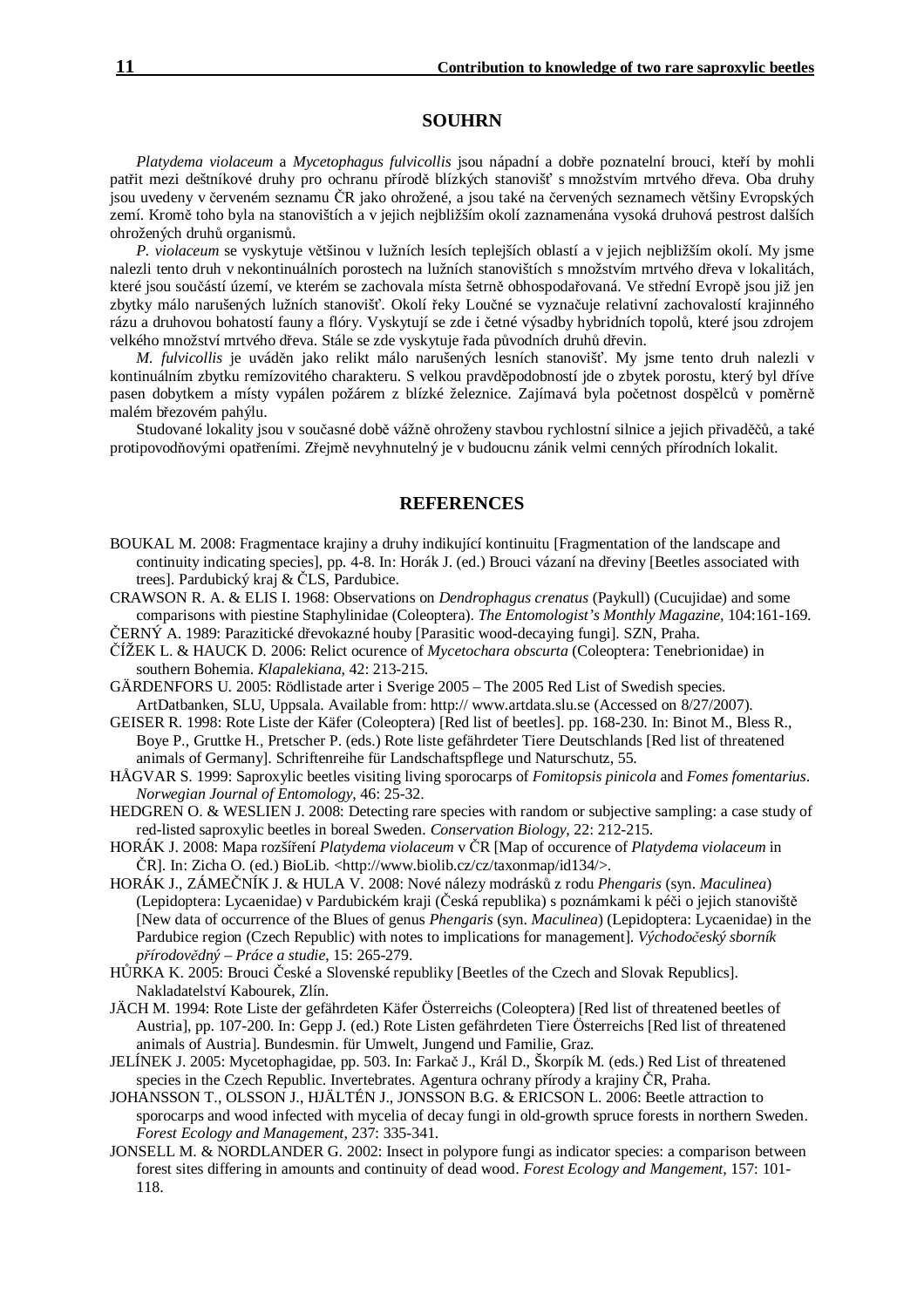- JONSELL M. & NORDLANDER G. 2004: Host selection patterns in insects breeding in bracket fungi. *Ecological Entomology*, 29: 697-705.
- JONSELL M. & NORDLANDER G. 2006: Insect colonisation of fruiting bodies of the wood-decaying fungus *Fomitopsis pinicola* at different distances from an old-growth forest. *Biodiversity and Conservation*, 15: 295-309.
- LAWRENCE J. F. & NEWTON A. F. 1995: Families and subfamilies of Coleoptera (with selected genera, notes, references and data on family-group names), pp. 779-1006. In: Pakaluk J., Ślipiński S. (eds.) Biology, phylogeny and classification of Coleoptera papers celebrating the 80th birthday of Roy Crowson. Muzeum i Institut Zoologiczni PAN, Warszawa.
- LEMBERK V. 2008a: Výsledky průzkumu obratlovců v EVL Uhersko (Pardubický kraj, okr. Pardubice) v roce 2008. [Results of vertebrate monitoring in SPA Uhersko in 2008]. Msc. depon. in VČM Pardubice.
- LEMBERK V. 2008b: Výsledky průzkumu obratlovců v PP Vstavačová Louka (Pardubický kraj, okr. Ústí nad Orlicí) v roce 2008 s přihlédnutím k lokalitě Srubské mokřiny. [Results of vertebrate monitoring in PM Vstavačová Louka in 2008 look on Srubské mokřiny]. Msc. depon. in VČM Pardubice.
- MAJZLAN O. 2002: Migrácia chrobákov (Coleoptera) na kmeňoch pagaštana koňského (*Aesculus hippocastanum*) [A migration of beetles (Coleoptera) on trunks of a horse chestnut (*Aesculus hippocastanum*)]. *Folia faunistica Slovaca*, 7: 49-53.
- MERTLIK J. 2007: Brouci (Coleoptera) přírodní rezervace Buky u Vysokého Chvojna [Beetles (Coleoptera) of the nature reserve Buky near Vysoké Chvojno]. *Elateridarium*, 1: 97-152.
- MIKÁT M. 2007: Příspěvek k poznání brouků NPP Babično údolí [Contribution to knowledge of the fauna of Coleoptera of national nature landmark Babiččino údolí]. *Acta Musei reginaehradecensis – series A*, 32: 79- 97.
- NOVÁK I. 1989: Seznam lokalit a jejich kódů pro síťové mapování entomofauny Československa [Checklist of localities and codes for grid mapping of entomofauna in Czechoslovakia]. *Zprávy Československé Společnosti Entomologické ČSAV*, 25:3-84.
- NOVÁK V. 2005: Tenebrionidae, pp. 527-529. In: Farkač J., Král D., Škorpík M. (eds.) Red List of threatened species in the Czech Republic. Invertebrates. Agentura ochrany přírody a krajiny ČR, Praha.
- NOVÁK V. 2007: Coleoptera: Tenebrionidae. *Folia Heyrovskyana, Series B*, 8: 1-24.
- ØKLAND B. 1996: A coparison of three methods of trapping sparoxylic beetles. *European Journal of Entomology*, 93: 195-209.
- PELIKÁN J. 2008: Inventarizační výzkum brouků (Coleoptera) PR Bažantnice v Uhersku a PP Boršov u Litětin [Inventory of beetles (Coleoptera) PR Bažantnice v Uhersku and PM Boršov u Litětin]. Msc. depon. in Pardubický kraj.
- PICKA J. 1978: Potemníkovití brouci Československa (Coleoptera: Tenebrionidae), klíče k určování hmyzu 1 [Darkling beetles of Czechoslovakia (Coleoptera: Tenebrionidae), key to determinations 1]. *Zprávy Československé společnosti entomologické, Supplementum*, 1-53.
- PRŮDEK P. 1996: Coleoptera: Tenebrionoidea 1 (Colydiidae, Prostomidae, Ciidae, and Tetratomidae), pp. 521- 526. In: Rozkošný R., Vaňhara J. (eds.) Terrestrial Invertebrates of the Pálava Biosphere reserve of UNESCO Vol. 3. Folia Facultatis Sccientarium naturalium Universitatis Masarykianae Brunensis, 94.
- PRŮDEK P. 2005: Coleoptera: Mycetophagidae. *Folia Heyrovskyana, Series B*, 1: 1-4.
- RASSI P, ALANEN A, KANERVA T. & MANNERKOSKI I. 2001: The Red List of Finnish Species. Ministry of the Environment Finnish Environment Institute, Helsinki.
- ROUBAL J. 1936: Katalog Coleopter (brouků) Slovenska a Podkarpatské Rusi [Catalogue of beetles of Slovakia and Transcarpatian Ukraine]. Práce Učené Společnosti Šafaříkovy, Bratislava.
- SCHLAGHAMERSKÝ J. 2000: The saproxylic beetles (Coleoptera) and ants (Formicidae) of central European hardwood floodplain forests. Folia Facultatis Sccientarium naturalium Universitatis Masarykianae Brunensis, 103.
- SIITONEN J. & SAARISTO L. 2000: Habitat requirements and conservation of *Pytho kolwensis* a beetle species of old-growth boreal forest. *Biological Conservation*, 94: 211-220.
- SPEIGHT M. C. D. 1989: Saproxylic invertebrates and their conservation. Council of Europe: Publication and Documentation Division, Strasbourg.
- SVERDRUP-THYGESON A. & IMS R. A. 2002: The effect of forest clearcutting in Norway on the community of saproxylic beetles on aspen. *Biological Conservation*, 106: 347-357.
- ŠAFÁŘOVÁ L. 2008: Inventarizační průzkum flóry a vegetace EVL Uhersko [Inventory of flora and vegetation of SPA Uhersko]. Msc. depon. in VČM Pardubice.
- VOGT H. 1967: 59. Familie: Mycetophagidae, pp. 191-196. In: Freude H., Harde K.W., Lohse G.A. (eds.) Die Käfer Mitteleuropas [Beetles of central Europe]. Vol. 7. Groecke & Evers, Krefeld.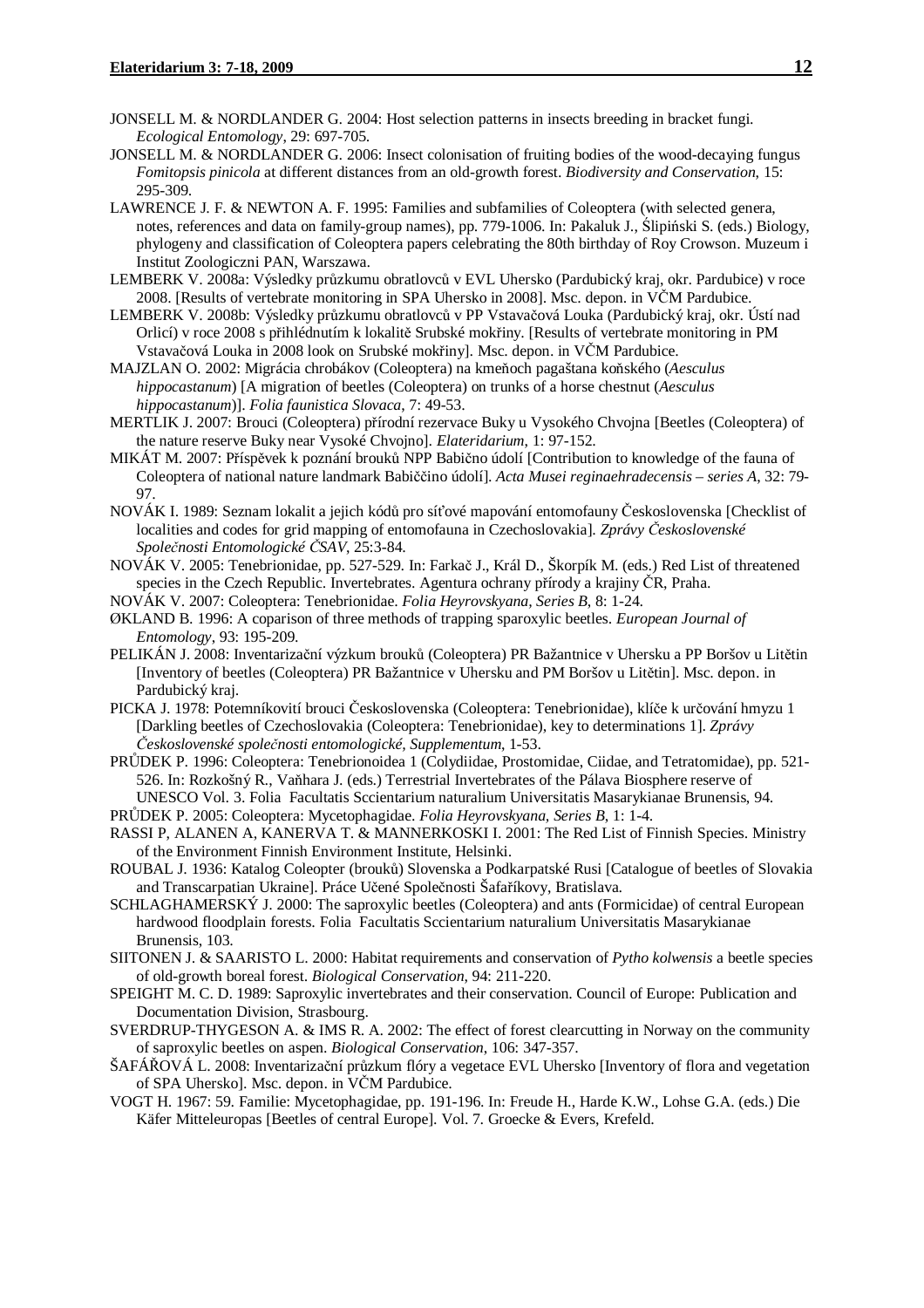# **PICTURE ATACHEMENT**



Adult of *Mycetophagus fulvicollis.* 



A birch snag – microhabitat of *Mycetophagus fulvicollis.*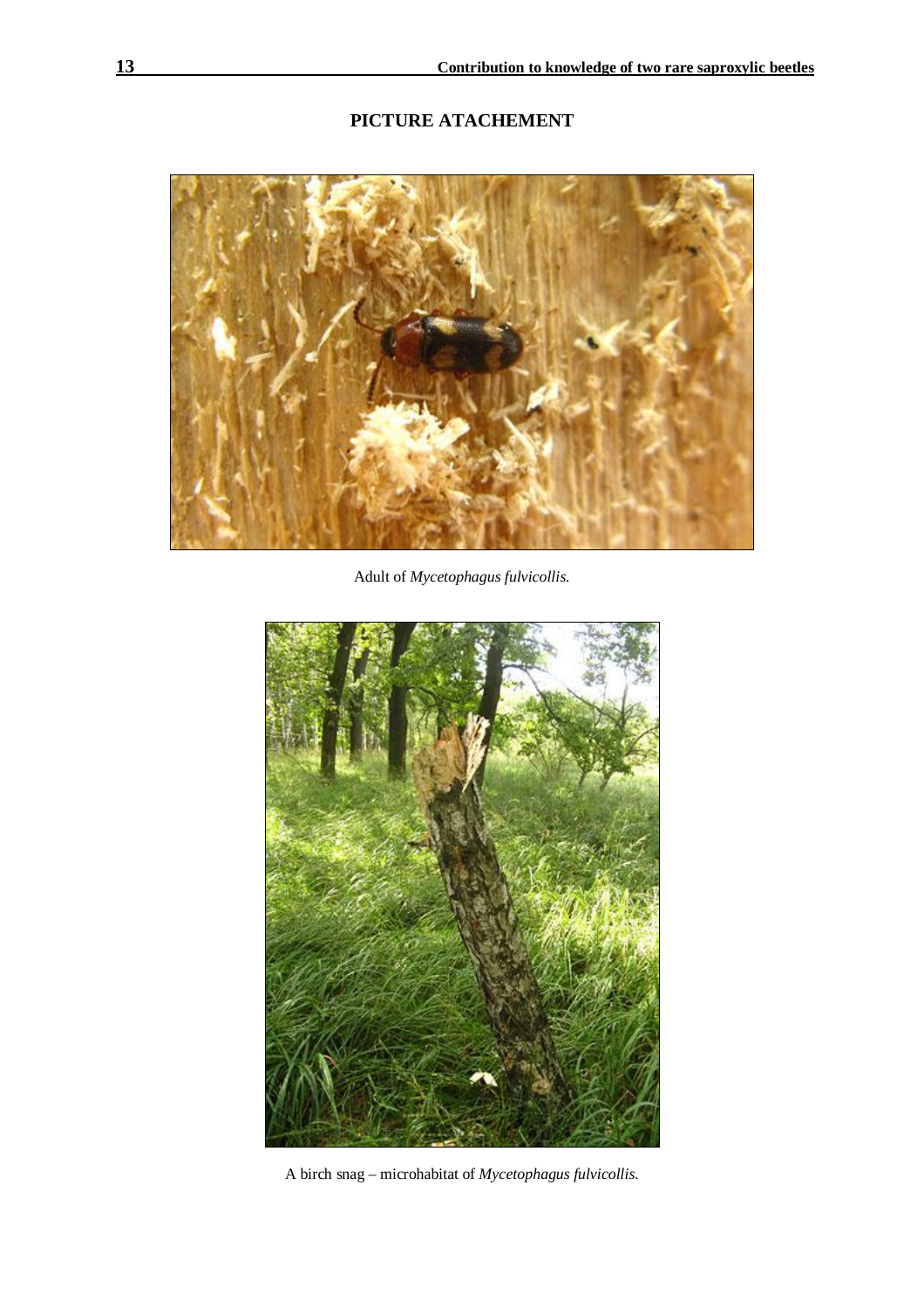

The swamps of Sruby is an area of meadows, shrubs, former pastures, swamps and forest remnant near great complex of east bohemian forests.



An interior of forest remnant with swamp and dead wood.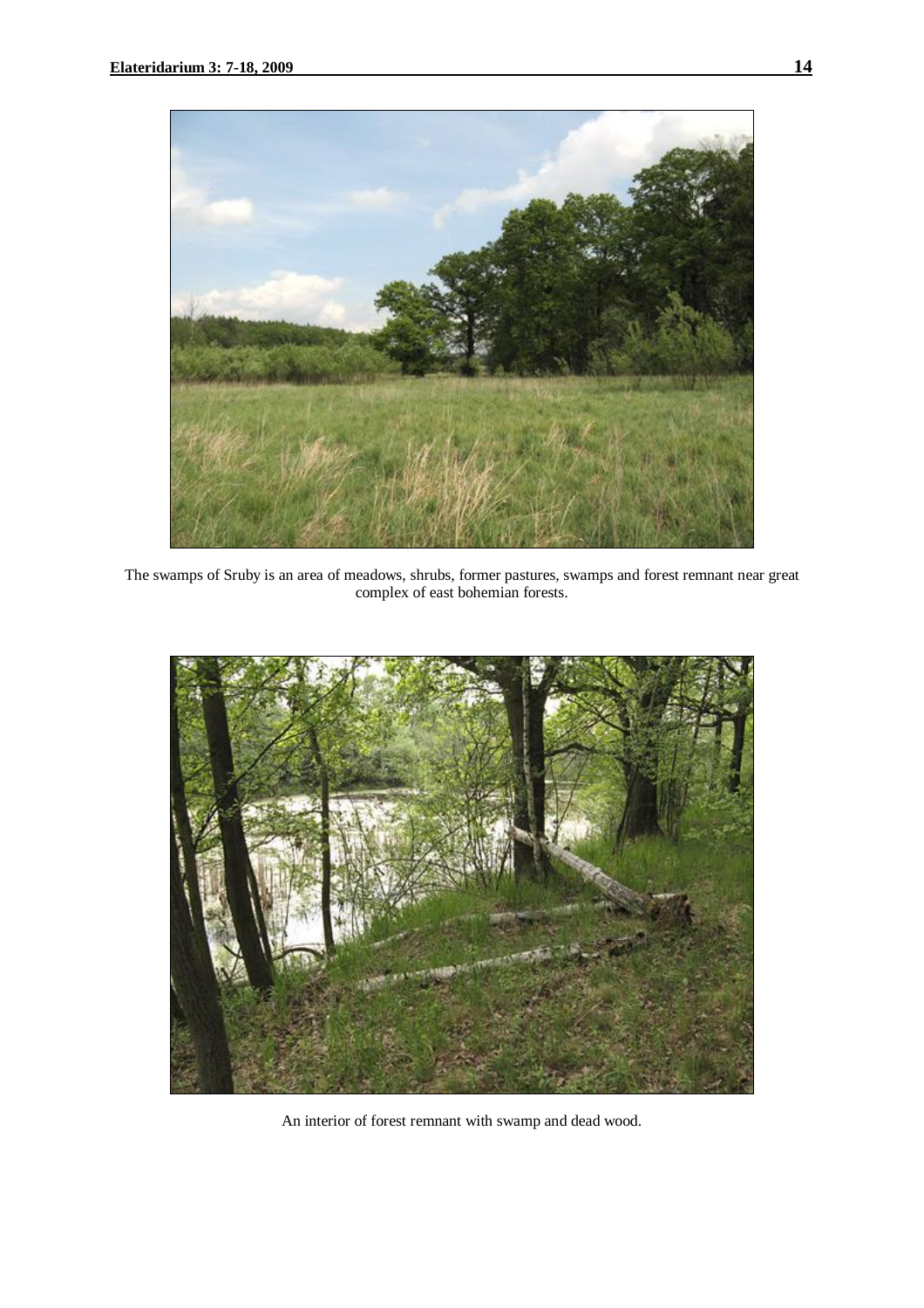

Western part of swamps in the winter.



Quantities of dead wood with dead fruiting bodies of fungi provide habitat for many saproxylic species.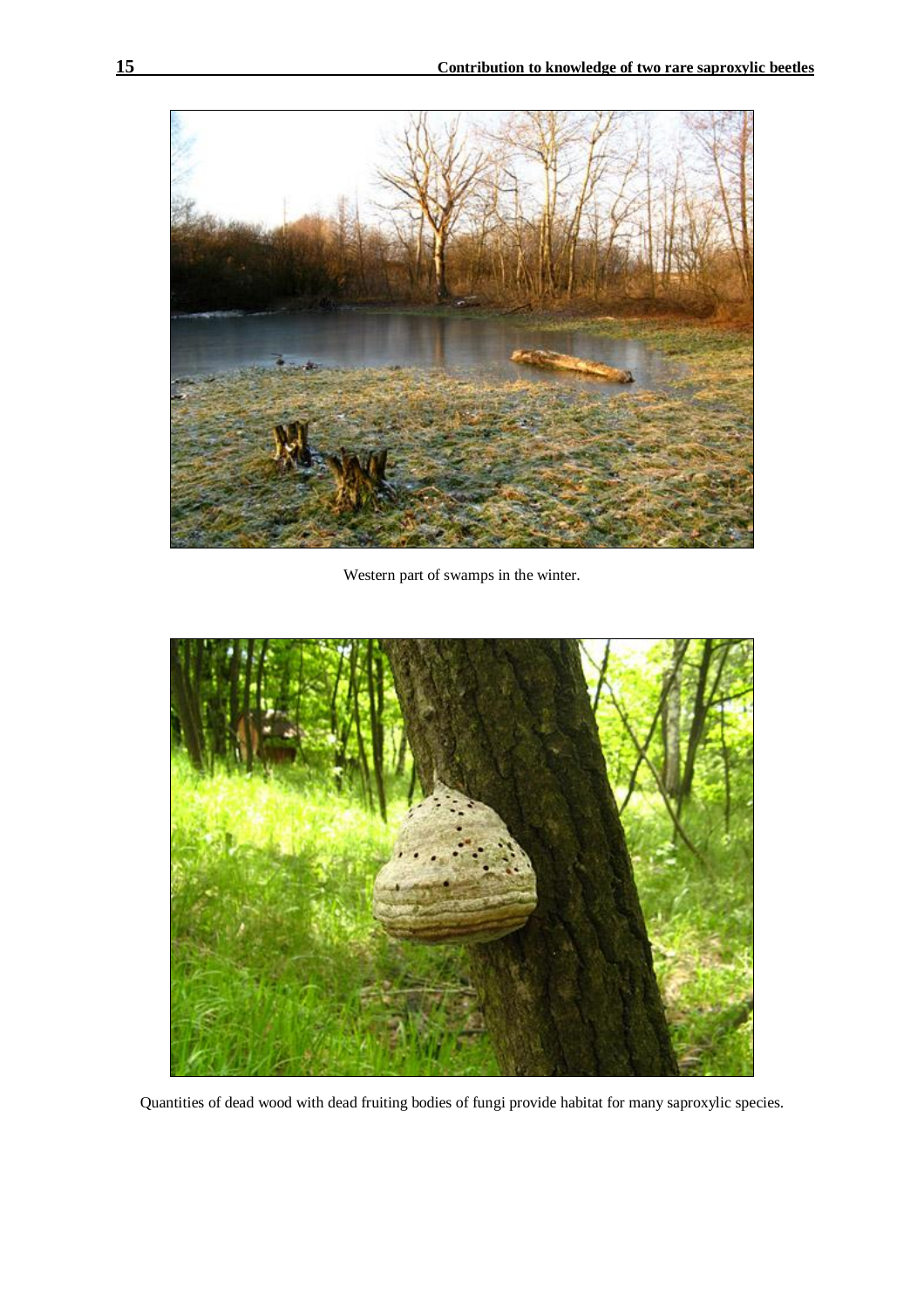

Adult of *Platydema violaceum* (author S. Krejčík, www.meloidae.com).



Dead poplar stem – microhabitat of *Platydema violaceum*.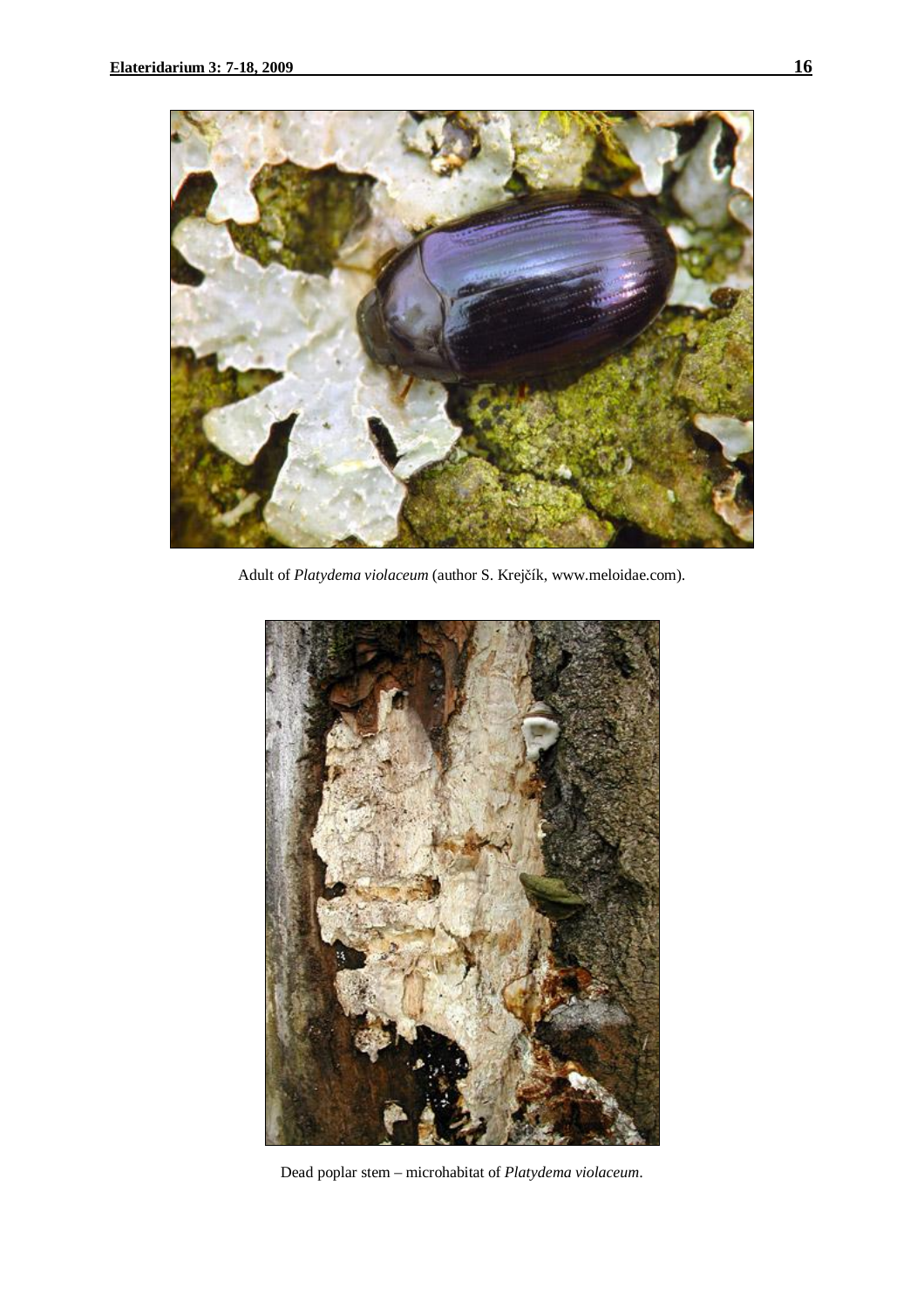

Meandered river Loučná provides large scale of habitats.



In surrounding of Loučná is still presented pasture of horses and cows.